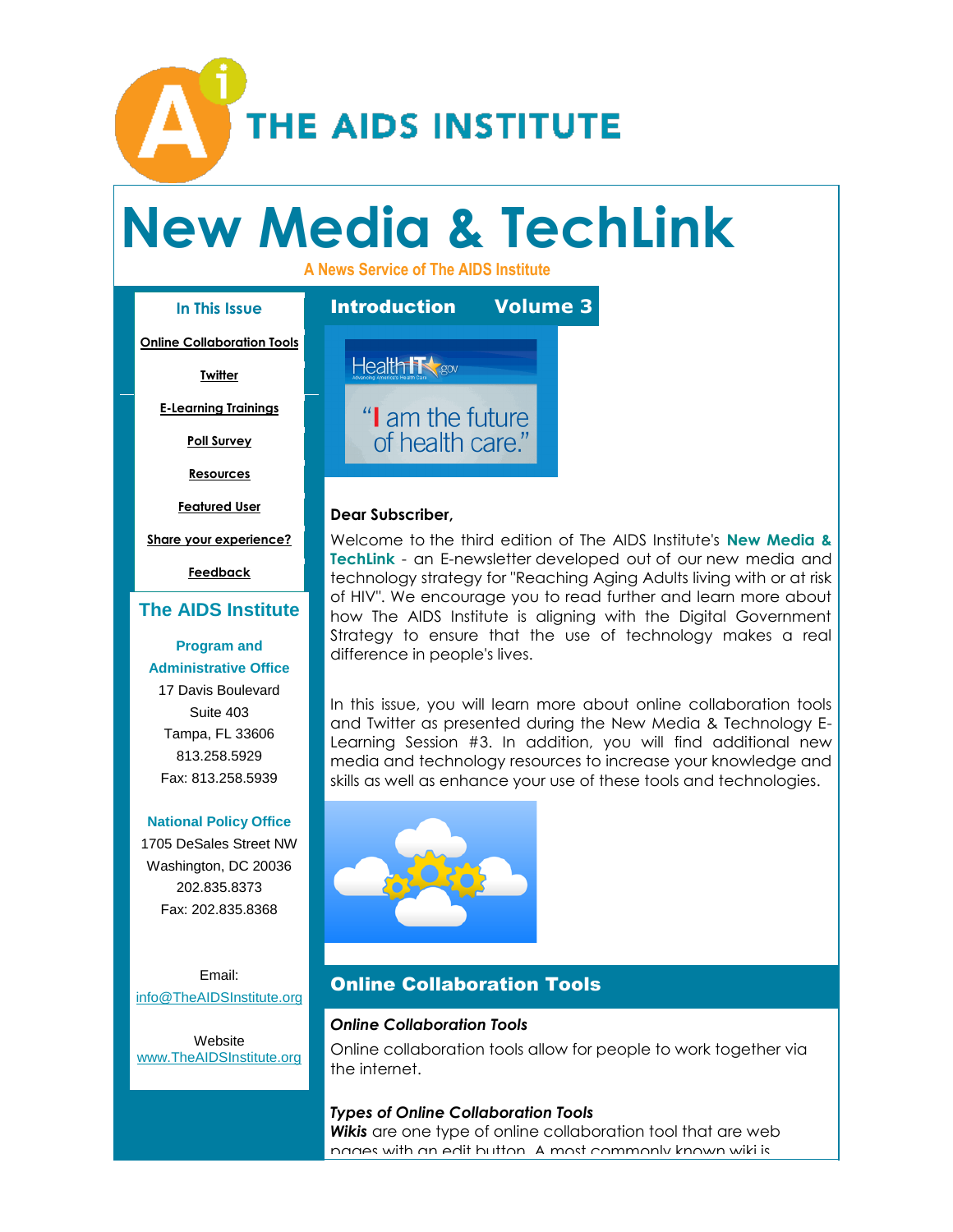

[Wikipedia,](http://r20.rs6.net/tn.jsp?t=5xve7coab.0.dsbwhpoab.8jy9x9dab.2&ts=S0961&r=3&p=http%3A%2F%2Fen.wikipedia.org%2Fwiki%2FWikipedia%3Futm_source%3DThe%2BAIDS%2BInstitute%2527s%2BNew%2BMedia%2B%2526%2BTechLink%2BE-Newsletter-Volume%2B3%26utm_campaign%3DNewsletter%26utm_medium%3Demail) the collaborative, online encyclopedia. Wiki technology creates a webpage that anyone with permission to access can modify quickly and easily. Wikis are a tool to help manage multiple contributors to documents or projects. Wikis can be public or password-protected. Users can add to and edit pages or documents on a wiki as well as view changes made by different users or go back to previous versions.

*Cloud storage* is a system that backs up data on a server and is accessible to a single or multiple user via an internet connection. Email is an example of cloud storage. Cloud files can be public or private, as well as provide certain amounts of storage for free or purchase. Services like [Google Drive](http://r20.rs6.net/tn.jsp?t=5xve7coab.0.esbwhpoab.8jy9x9dab.2&ts=S0961&r=3&p=http%3A%2F%2Fwww.google.com%2Fdrive%2Fabout.html%3Fauthuser%3D0%26utm_source%3DThe%2BAIDS%2BInstitute%2527s%2BNew%2BMedia%2B%2526%2BTechLink%2BE-Newsletter-Volume%2B3%26utm_campaign%3DNewsletter%26utm_medium%3Demail) allow for real-time file access and editing by multiple users; whereas, [Box,](http://r20.rs6.net/tn.jsp?t=5xve7coab.0.fsbwhpoab.8jy9x9dab.2&ts=S0961&r=3&p=https%3A%2F%2Fwww.box.com%2F%3Futm_source%3DThe%2BAIDS%2BInstitute%2527s%2BNew%2BMedia%2B%2526%2BTechLink%2BE-Newsletter-Volume%2B3%26utm_campaign%3DNewsletter%26utm_medium%3Demail) [SugarSync,](http://r20.rs6.net/tn.jsp?t=5xve7coab.0.hsbwhpoab.8jy9x9dab.2&ts=S0961&r=3&p=https%3A%2F%2Fwww.sugarsync.com%2F%3Futm_source%3DThe%2BAIDS%2BInstitute%2527s%2BNew%2BMedia%2B%2526%2BTechLink%2BE-Newsletter-Volume%2B3%26utm_campaign%3DNewsletter%26utm_medium%3Demail) [Microsoft](http://r20.rs6.net/tn.jsp?t=5xve7coab.0.jsbwhpoab.8jy9x9dab.2&ts=S0961&r=3&p=https%3A%2F%2Fskydrive.live.com%2F%3Futm_source%3DThe%2BAIDS%2BInstitute%2527s%2BNew%2BMedia%2B%2526%2BTechLink%2BE-Newsletter-Volume%2B3%26utm_campaign%3DNewsletter%26utm_medium%3Demail)  [SkyDrive](http://r20.rs6.net/tn.jsp?t=5xve7coab.0.jsbwhpoab.8jy9x9dab.2&ts=S0961&r=3&p=https%3A%2F%2Fskydrive.live.com%2F%3Futm_source%3DThe%2BAIDS%2BInstitute%2527s%2BNew%2BMedia%2B%2526%2BTechLink%2BE-Newsletter-Volume%2B3%26utm_campaign%3DNewsletter%26utm_medium%3Demail) and others allow shared access to documents. More recently, launched file storage services are aimed at allowing users to share and synchronize all types of files across all the devices they use. The major players in this arena are [Dropbox,](http://r20.rs6.net/tn.jsp?t=5xve7coab.0.ksbwhpoab.8jy9x9dab.2&ts=S0961&r=3&p=https%3A%2F%2Fwww.dropbox.com%2F%3Futm_source%3DThe%2BAIDS%2BInstitute%2527s%2BNew%2BMedia%2B%2526%2BTechLink%2BE-Newsletter-Volume%2B3%26utm_campaign%3DNewsletter%26utm_medium%3Demail) [SkyDrive,](http://r20.rs6.net/tn.jsp?t=5xve7coab.0.msbwhpoab.8jy9x9dab.2&ts=S0961&r=3&p=http%3A%2F%2Fskydrive.com%2F%3Futm_source%3DThe%2BAIDS%2BInstitute%2527s%2BNew%2BMedia%2B%2526%2BTechLink%2BE-Newsletter-Volume%2B3%26utm_campaign%3DNewsletter%26utm_medium%3Demail) and [iCloud.](http://r20.rs6.net/tn.jsp?t=5xve7coab.0.nsbwhpoab.8jy9x9dab.2&ts=S0961&r=3&p=https%3A%2F%2Fwww.icloud.com%2F%3Futm_source%3DThe%2BAIDS%2BInstitute%2527s%2BNew%2BMedia%2B%2526%2BTechLink%2BE-Newsletter-Volume%2B3%26utm_campaign%3DNewsletter%26utm_medium%3Demail)

#### *Benefits of using online collaboration tools to reach aging adults living with or at risk of HIV*

Using online collaboration tools can effectively improve communication on a variety of [health care] issues or working with individuals, or organizations to create HIV/AIDS resources, prepare documents, share information, maintain HIV resources and database list serves and/or coordinate reports or grant writing among users.

# twitter

# **Twitter**

# *Twitter*

Twitter allows people to connect, ask questions, and share small amounts of information at a time known as "tweets".

# *Why Twitter?*

According to a social networking site user survey conducted by Pew Research, they found that 18% of online adults are now Twitter users. This is roughly double the 8% of online adults who used Twitter in November 2010 when it was the first time Pew asked about Twitter as a stand-alone platform.

# *Benefits of Twitter for aging adults living with HIV or at risk of HIV infection*

One of the greatest benefits of tweeting is that people do not have to process and retain an enormous amount of information at one time. Twitter users can choose to follow certain topics of interest and they can receive the tweets automatically on their mobile device or when they sign-in to [Twitter.](http://r20.rs6.net/tn.jsp?t=5xve7coab.0.osbwhpoab.8jy9x9dab.2&ts=S0961&r=3&p=http%3A%2F%2Fwww.twitter.com)

According to [AIDS.gov,](http://r20.rs6.net/tn.jsp?t=5xve7coab.0.psbwhpoab.8jy9x9dab.2&ts=S0961&r=3&p=http%3A%2F%2Fwww.aids.gov%2F%3Futm_source%3DThe%2BAIDS%2BInstitute%2527s%2BNew%2BMedia%2B%2526%2BTechLink%2BE-Newsletter-Volume%2B3%26utm_campaign%3DNewsletter%26utm_medium%3Demail) there are approximately 20.6 million people who access Twitter at least once per month; and 177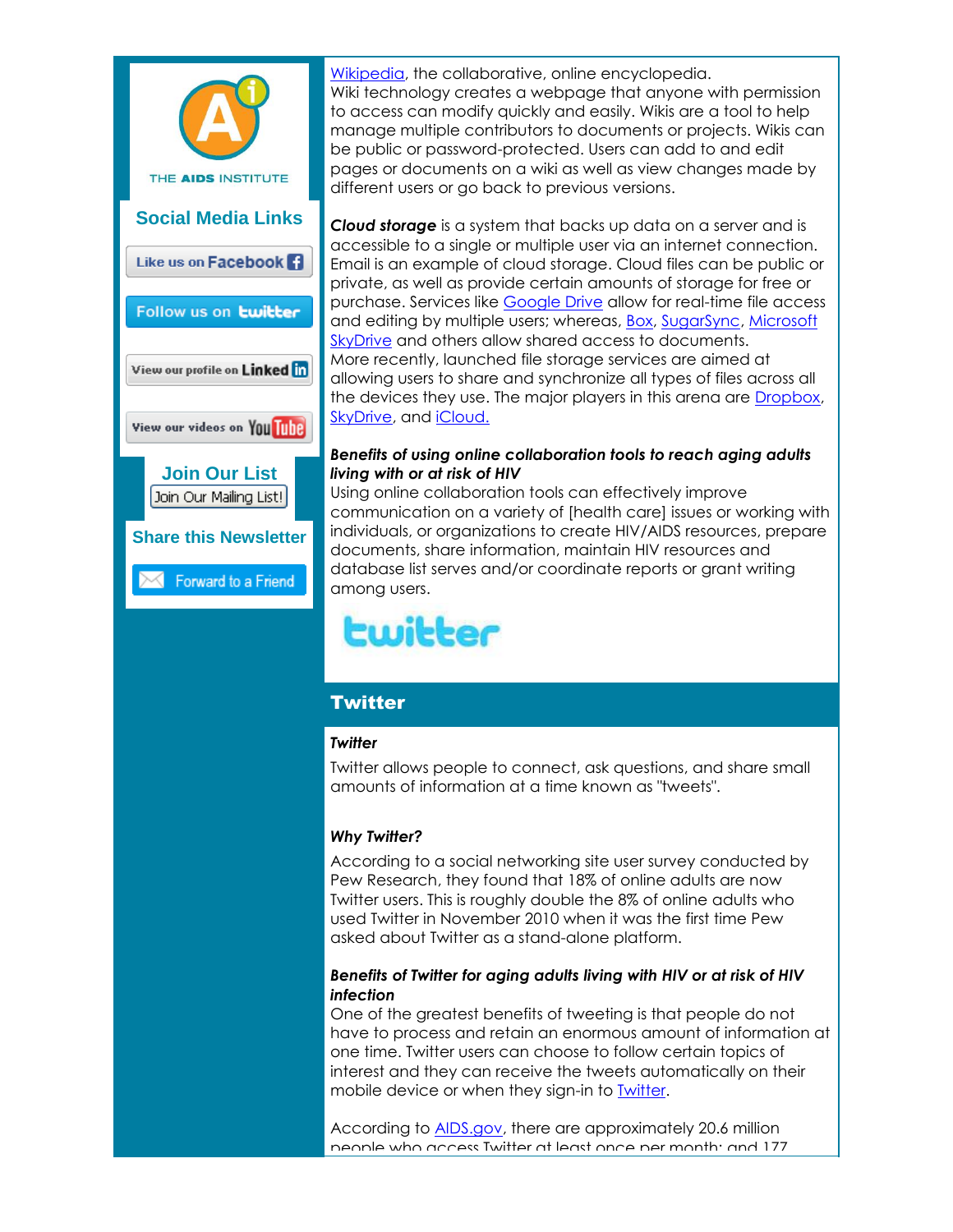million tweets are sent every day. Older adults can benefit the most by creating a Twitter account and choosing to automatically receive updates and information on their mobile devices. This would ensure that older adults stay engaged with HIV/AIDS education, awareness, research, and organizational events. For older adults who are new to social media such as Twitter, tutorials are offered and can be used to orient those interested in this form of social media.

To hold the interests of older adults, it is very important for the tweets to be engaging, informative, and interactive; this should be easily accomplished with the allowable maximum of 140 characters.

One of the features of Twitter is the use of hash tags (#) followed by a unique title. The AIDS Institute raises HIV/AIDS awareness through the National HIV/AIDS and Aging Awareness Day (NHAAAD) which is recognized on September 18th. Twitter followers who are interested in HIV/AIDS information can follow @AIDSandAging or use the hash tag #NHAAAD or #AIDSandAging to share information about events surrounding the day. NHAAAD messages specifically target older adults living with or at risk of HIV/AIDS.

#### *Using Twitter*

Twitter can be used to communicate the latest information, raise awareness of HIV/AIDS, promote testing, services, or events, and allow discussion among users. Organizations can tweet about conferences and local, regional or national activities or events.

#### *Twitter Tips*

1) "Less is more" (140 characters or less)

2) Structure messages with important information first.

3) Keep readers/followers engaged by responding to comments and questions.

4) Be specific by avoiding generalizations and vagueness.

5) Use personal language and be clear and concise.

#### *Twitter terms users should become familiar with*

**Tweet** (noun): A message posted via Twitter containing 140 characters or less.

**Tweet** (verb): The act of posting a message, or "tweet," on Twitter. **Retweet**: Sharing a tweet written by another user to spread news or share information.

**Handle:** A Twitter username.

**# (Hashtag)**: This sign is used to mark keywords or topics in a tweet and categorize messages.

**@ (At):** This sign is used to call out or link to specific users on Twitter. The @ sign proceeds the Twitter handle.

**Mentions**: Tweets in which your username was included with the @ sign.

**Followers**: Another Twitter user who has followed your tweets. **Lists**: Curated groups of other Twitter users. Used to tie other users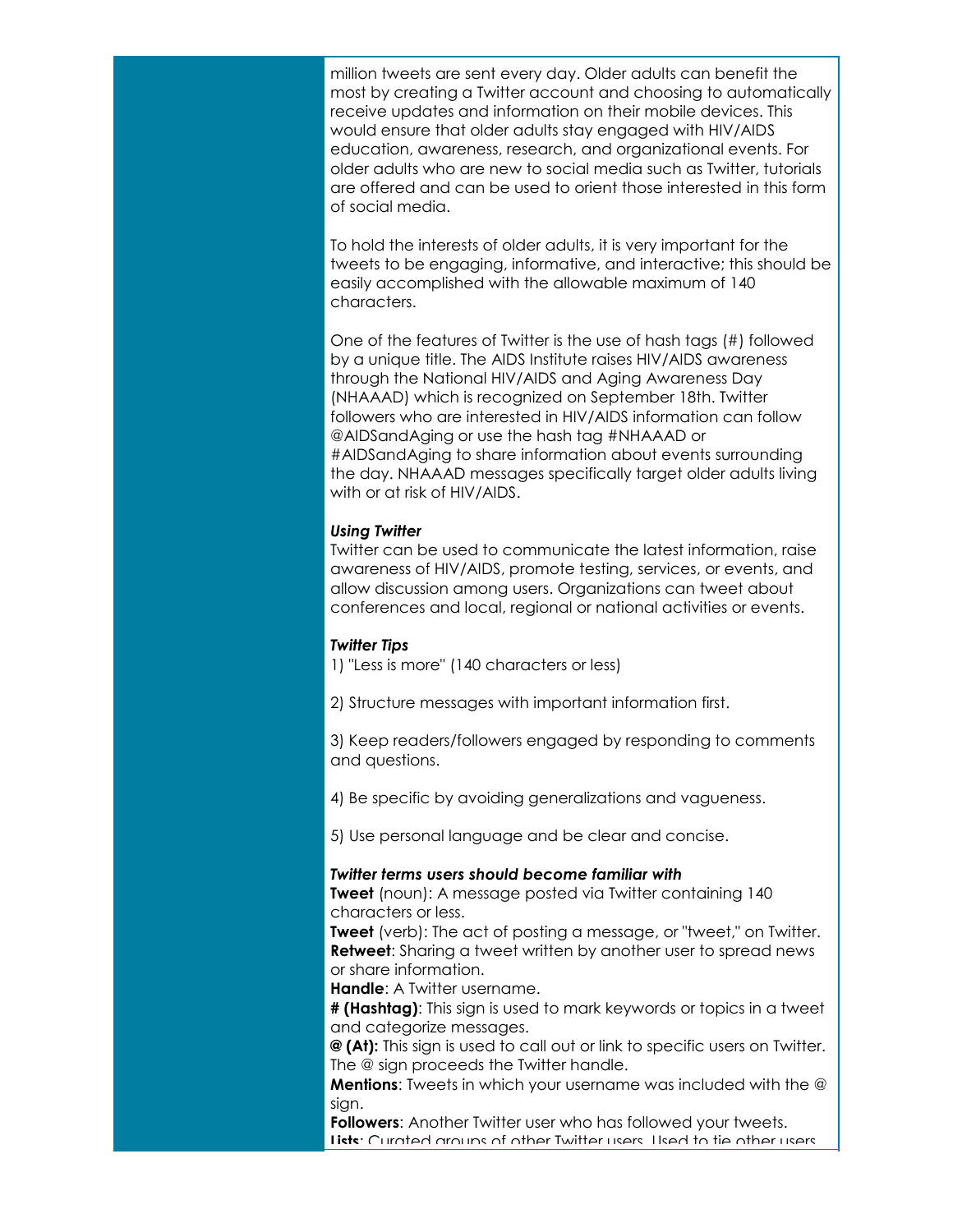into a group on your Twitter account.

**Direct Message (DM)**: Tweets that are private messages between the sender and recipient. You can only DM someone that is following you.

#### *Common Twitter Tools*

1[\)Bit.lyis](http://r20.rs6.net/tn.jsp?t=5xve7coab.0.qsbwhpoab.8jy9x9dab.2&ts=S0961&r=3&p=https%3A%2F%2Fbitly.com%2F%3Futm_source%3DThe%2BAIDS%2BInstitute%2527s%2BNew%2BMedia%2B%2526%2BTechLink%2BE-Newsletter-Volume%2B3%26utm_campaign%3DNewsletter%26utm_medium%3Demail) used to shorten, share, and track links 2)With [Buffer,](http://r20.rs6.net/tn.jsp?t=5xve7coab.0.rsbwhpoab.8jy9x9dab.2&ts=S0961&r=3&p=http%3A%2F%2Fbufferapp.com%2F%3Futm_source%3DThe%2BAIDS%2BInstitute%2527s%2BNew%2BMedia%2B%2526%2BTechLink%2BE-Newsletter-Volume%2B3%26utm_campaign%3DNewsletter%26utm_medium%3Demail) tweets can be added to the your buffer and they are spread out during the day

3)With [CoTweet,](http://r20.rs6.net/tn.jsp?t=5xve7coab.0.ssbwhpoab.8jy9x9dab.2&ts=S0961&r=3&p=https%3A%2F%2Ftwitter.com%2Fcotweet) it allows you to track and analyze conversations 4) HootSuite is used to spread messages, compose messages on the go, review the success of tweets, and manage multiple collaborations and share data

5[\)Paper.li a](http://r20.rs6.net/tn.jsp?t=5xve7coab.0.usbwhpoab.8jy9x9dab.2&ts=S0961&r=3&p=http%3A%2F%2Fpaper.li%2F%3Futm_source%3DThe%2BAIDS%2BInstitute%2527s%2BNew%2BMedia%2B%2526%2BTechLink%2BE-Newsletter-Volume%2B3%26utm_campaign%3DNewsletter%26utm_medium%3Demail)llows you to collect and organize messages

6[\)SocialOomph](http://r20.rs6.net/tn.jsp?t=5xve7coab.0.vsbwhpoab.8jy9x9dab.2&ts=S0961&r=3&p=https%3A%2F%2Fwww.socialoomph.com%2F%3Futm_source%3DThe%2BAIDS%2BInstitute%2527s%2BNew%2BMedia%2B%2526%2BTechLink%2BE-Newsletter-Volume%2B3%26utm_campaign%3DNewsletter%26utm_medium%3Demail) is used to schedule tweets to be posted

7) Triberr allows you to automatically re-tweet posts from other Twitter users

8[\)TweetDeck](http://r20.rs6.net/tn.jsp?t=5xve7coab.0.xsbwhpoab.8jy9x9dab.2&ts=S0961&r=3&p=http%3A%2F%2Ftweetdeck.com%2F%3Futm_source%3DThe%2BAIDS%2BInstitute%2527s%2BNew%2BMedia%2B%2526%2BTechLink%2BE-Newsletter-Volume%2B3%26utm_campaign%3DNewsletter%26utm_medium%3Demail) is another tool that can organize Twitter messages 9[\)Twitterfeed](http://r20.rs6.net/tn.jsp?t=5xve7coab.0.ysbwhpoab.8jy9x9dab.2&ts=S0961&r=3&p=http%3A%2F%2Ftwitterfeed.com%2F%3Futm_source%3DThe%2BAIDS%2BInstitute%2527s%2BNew%2BMedia%2B%2526%2BTechLink%2BE-Newsletter-Volume%2B3%26utm_campaign%3DNewsletter%26utm_medium%3Demail) allows you to add RSS feeds to be automatically shared

#### *What is a Twitter chat?*

A Twitter chat is a conversation on Twitter that uses a designated hashtag (#) as a way to sort and organize tweets. Others can follow the discussion on Twitter by using the same Hashtag.

# E-Learning Trainings

The following is the schedule of E-learning (EL) trainings. Please click on the link below to register for session #4.

# **[September 26, 2013 @ 1PM \(ET\)](http://r20.rs6.net/tn.jsp?t=5xve7coab.0.zsbwhpoab.8jy9x9dab.2&ts=S0961&r=3&p=https%3A%2F%2Fwww2.gotomeeting.com%2Fregister%2F234047810%3Futm_source%3DThe%2BAIDS%2BInstitute%2527s%2BNew%2BMedia%2B%2526%2BTechLink%2BE-Newsletter-Volume%2B3%26utm_campaign%3DNewsletter%26utm_medium%3Demail)**

# Poll Survey

The AIDS Institute is conducting a poll survey that will help to identify topics and content for future E-learning sessions and the New Media & Techlink E-Newsletter. We value your feedback and encourage you to complete the survey.

Please click on the link below to participate in this important survey.

[The AIDS Institute's New Media & Technology Survey](http://r20.rs6.net/tn.jsp?t=5xve7coab.0.esayp6nab.8jy9x9dab.2&ts=S0961&r=3&p=http%3A%2F%2Fsurvey.constantcontact.com%2Fsurvey%2Fa07e7ywsopjhk302fzi%2Fstart%3Fs%3Da002gd92kooj)

#### **Resources**

[AIDS.gov-New Media](http://r20.rs6.net/tn.jsp?t=5xve7coab.0.9sbwhpoab.8jy9x9dab.2&ts=S0961&r=3&p=http%3A%2F%2Fwww.aids.gov%2Fusing-new-media%2F%3Futm_source%3DThe%2BAIDS%2BInstitute%2527s%2BNew%2BMedia%2B%2526%2BTechLink%2BE-Newsletter-Volume%2B3%26utm_campaign%3DNewsletter%26utm_medium%3Demail)

[6-easy-to-use-online-collaboration-tools](http://r20.rs6.net/tn.jsp?t=5xve7coab.0.f5rqwooab.8jy9x9dab.2&ts=S0961&r=3&p=http%3A%2F%2Ftrendblog.net%2F6-easy-to-use-online-collaboration-tools-make-teamwork-simple%2F%3Futm_source%3DThe%2BAIDS%2BInstitute%2527s%2BNew%2BMedia%2B%2526%2BTechLink%2BE-Newsletter-Volume%2B3%26utm_campaign%3DNewsletter%26utm_medium%3Demail)

[Kissmetrics-Twitter Tools](http://r20.rs6.net/tn.jsp?t=5xve7coab.0.8sbwhpoab.8jy9x9dab.2&ts=S0961&r=3&p=http%3A%2F%2Fblog.kissmetrics.com%2F10-twitter-tools%3Futm_source%3DThe%2BAIDS%2BInstitute%2527s%2BNew%2BMedia%2B%2526%2BTechLink%2BE-Newsletter-Volume%2B3%26utm_campaign%3DNewsletter%26utm_medium%3Demail)

[Pew Internet & American Life Project](http://r20.rs6.net/tn.jsp?t=5xve7coab.0.swpglooab.8jy9x9dab.2&ts=S0961&r=3&p=http%3A%2F%2Fpewinternet.org%2FReports%2F2013%2Fsocial-networking-sites%2FFindings.aspx%3Futm_source%3DThe%2BAIDS%2BInstitute%2527s%2BNew%2BMedia%2B%2526%2BTechLink%2BE-Newsletter-Volume%2B3%26utm_campaign%3DNewsletter%26utm_medium%3Demail)